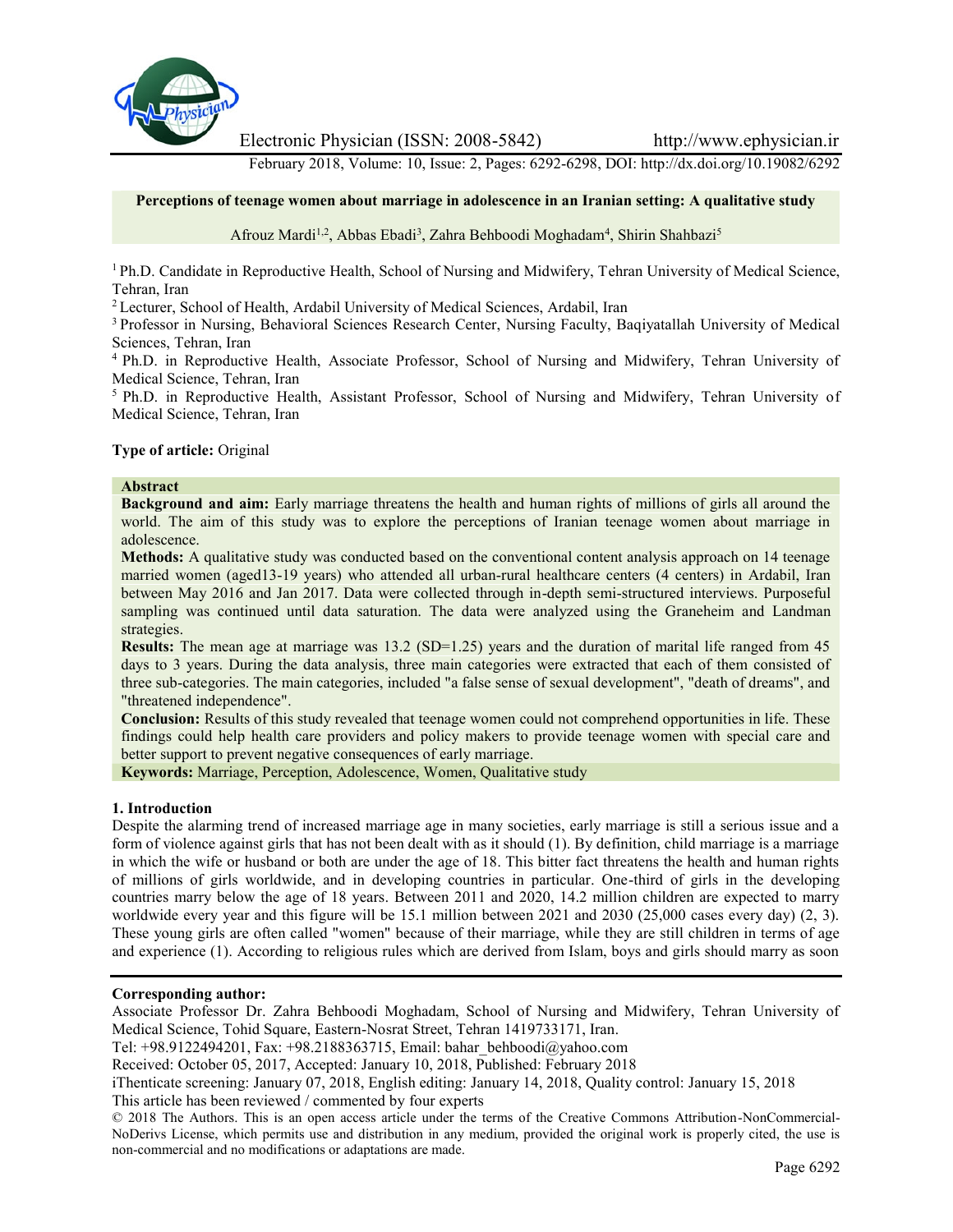as possible. In addition to religious approval, traditional values of the family and patriarchy are some of the causes of early marriage (4). There is no age limitation for marriage in Iran and the father or compulsory guardian may force his under 13-year-old daughter to marry after securing permission from the court of law (5). Statistics show that the main age range of marriage in Iran, has been 20-24 and 15-19 years in men and women since 2010, respectively (6). Although this phenomenon is rarely found in large cities, it is still observed in some urban areas, and is more common in rural societies. Parents in poor rural families perceive their girl's marriage as a way to decrease family costs of living and also provide support and security for their girl (4). It is believed that a young bride adapts to the terms of the husband's family much easier than older brides (7). Child marriage is in contrary to the Convention on the Rights of the Child, and threatens the realization of the goals of sustainable development such as healthy life, better welfare at all ages, gender equality, stable economic growth, decent occupation, high quality education, and elimination of poverty and hunger (8, 9). Early marriage accelerates the change from childhood to adulthood, so that the girl, despite being a child, must play the roles of a mother and a wife without the required autonomy or ability to make decisions (10). Teenage women are socially vulnerable as they are mostly poor, uneducated, and rural, and have limited access to health care services (11). These girls are often forced to quit school, and opportunities for education, intellectual development, a decent job, financial independence, and a move out of poverty are all stolen from them (7). They are entrapped in a vicious circle of poverty with limited access to family and social support and a high risk of depression, inability and divorce (12). Child marriage means early initiation of sexual relations, pregnancy and delivery. High mortality rate (13), high-risk and illegal abortion (14), preterm labor, low birth weight, pre-eclampsia, obstetric fistula, hemorrhage, dystocia (13), domestic violence (15), unplanned pregnancy, HIV, sexually transmitted diseases (STDs), alcohol use disorder, depression, suicide, and mariticide are among the health risks threatening teenage women (16). The Onset of sexual activity in teenagers often occurs under forced conditions. Hence, the intercourse is against the will of the wife, even when it is legally and religiously allowed. This is more probable when the woman is financially dependent on her husband as she has no way to resist the husband's desire. They sometimes risk even barely talking about using contraceptive methods (17). Most of the conducted studies on marriage, are quantitative and have focused on adult women (18) and we know a little about teenage women perception and experience of marriage and sexual relation before the age of 18. The results of a 2011 quantitative study by Prakash in India, indicated that early age at marriage had a detrimental effect on the reproductive health of women (19). Bam developed an instrument tailored to the Nepali culture in 2015, to determine the needs of reproductive and sexual health for students aged 15-19 years. Although, their study population were not married (20). Furthermore, the results of studies in other countries cannot be generalized to the Iranian population due to cultural differences. Ardabil is an ancient city in Iranian Azerbaijan where the primary language of people is Azeri. The average rate of marriage for girls under the age of 15 years is up to 9% in this province (6). The present study was an attempt to elaborate on teenage women's experience and perception of marriage. The importance of this study lies in the fact that instead of relying on national statistics and quantitative data, a qualitative method and in-depth interviews were used to uncover the inner experience of teenage women. The first author of this article was a female researcher from Ardabil with over 20 years' experience of educational and clinical practice in maternal and child health. She has been closely involved with teenage women and their problems such as high-risk pregnancies, dystocia, still birth, domestic violence etc. She tried to enter into the most hidden aspects of the subjects' lives using a sympathetic approach. The aim of this study was to explore the perceptions of Iranian teenage women about marriage in adolescence. Hopefully, the results can be used to design and develop cultural interventions and improve health programs for these women.

# **2. Material and Methods**

# *2.1. Design and participants*

A conventional content analysis approach was used in this qualitative study. The participants comprised of 14 teenage married women who were selected purposefully and with maximum variation in all urban-rural healthcare centers (4 centers) of Ardabil, Iran. Residing in the urban or rural regions and the duration of marriage as well as the experience of pregnancy, childbirth, and breastfeeding were some of the criteria for purposive sampling.

# *2.2. Data collection*

The main data collection method was interview. Data were collected from May 2016 to January 2017. The interviewer was a PhD candidate of sexual and reproductive health and a university lecturer with over 20 years of experience in maternal health in Iran. Fourteen teenage married women participated in semi-structured, in-depth, individual face to face interviews. To obtain more information, two participants had two interview sessions. The average length of each interview was 60 minutes. Interviews lasted until data saturation. All interviews were audio recorded with the participants' permission in Azeri, and translated into Farsi and English, and then converted to a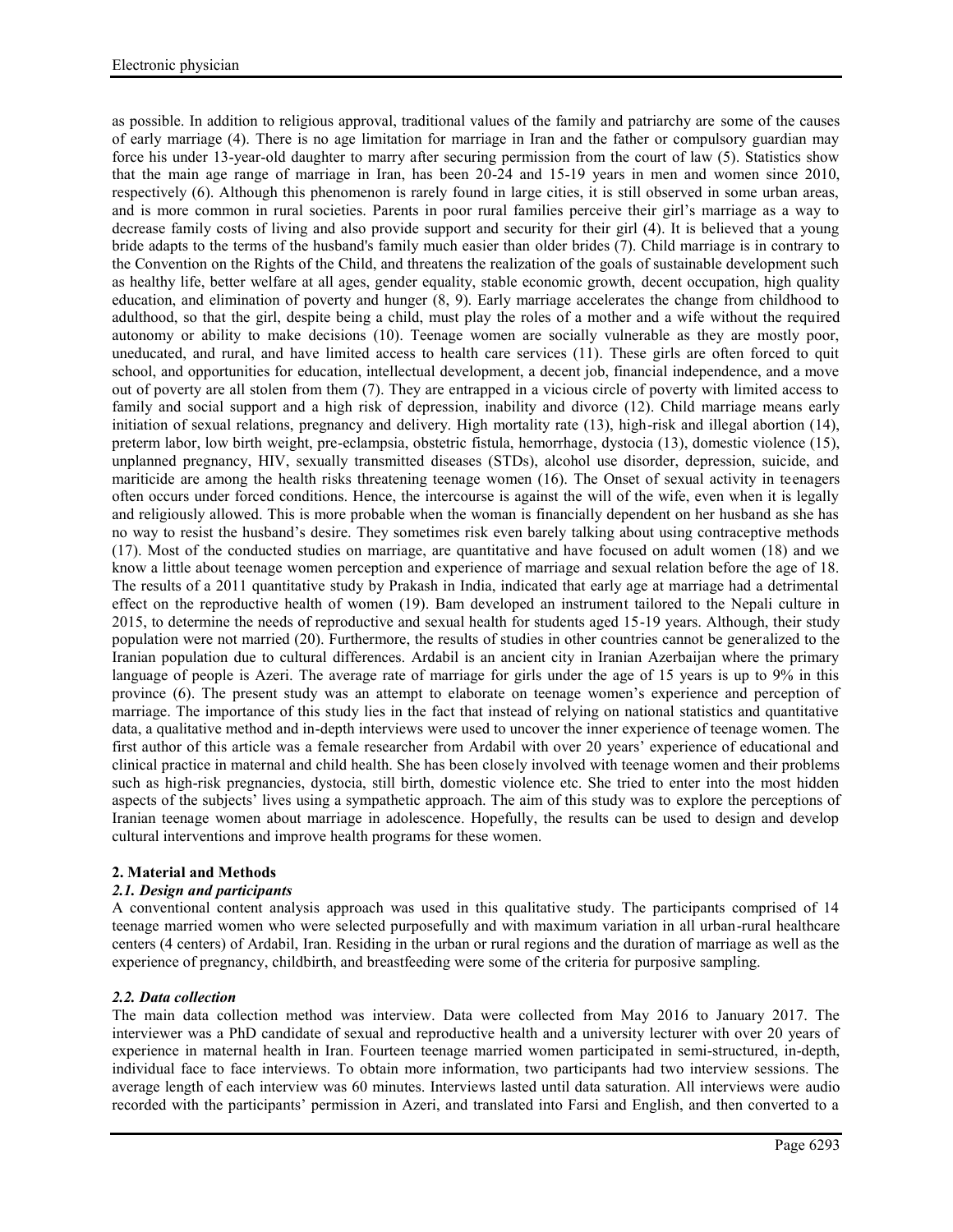rich text format for the MAXQDA 10 software (VERBI GmbH, Marburg, Germany) to facilitate data management. Some questions which were pilot tested and used in the interviews were as follows:

- May I ask you about your marriage experience?
- Can you please tell me about your feeling or thoughts on marriage in adolescence?
- Can you describe your experiences of sex or your relationship with your husband or your social performance?

#### *2.3. Data analysis*

The data were analyzed suing the Graneheim and Landman strategies (2004). All interviews were immediately transcribed verbatim. To identify a general sense of the matter, each interview was read several times before analysis. Data were divided into units of meaning that were condensed and labeled by codes. The codes were sorted into subcategories and categories based on their similarities and differences (21).

The first author performed data analysis and any coding dispute was reviewed and discussed by all co-workers.

### *2.4. Trustworthiness*

In this study, the Lincoln and Guba guideline was followed to ensure trustworthiness (22). Credibility was established through choosing a capable research approach and expert research team, applying purposeful sampling with maximum variation and immersion in the context of the interviews, member checking, peer checking and employing triangulation with multiple data collection such as field notes and participant diaries, and providing feedback on the findings. To assure dependability and conformability, the external audit trail was done. In addition, a precise final report was provided on the research process to enhance transferability. Authenticity was carried out by peer checking to review interviews, codes and categories extracted by research team. Long-term engagement with the participants, as well as maintaining an ongoing relationship with notes and journals improved the depth of data analysis. Two persons translated the interviews from Azeri to Farsi and English separately, and finally, a third person checked and confirmed the translated versions.

### *2.5. Ethical Considerations*

This study was part of the first author's doctoral dissertation with ethics approval from the Ethics Committee of the Research Deputy of Tehran University of Medical Science (decree number = IR.TUMS.REC.1395.2576). All participants were informed about the purpose of the study and assured that their conversations would remain confidential. Permission was obtained from all participants to audio-record the interviews in a private room, and informed consent was taken from all of them. They were also informed of the voluntary nature of participation in this study. Moreover, they had the right to withdraw from the study at any time without any consequences on the services they received.

#### **3. Results**

The mean age of the participants was 14.9 years ranged between 12 to 18 years and the mean age of their marriage and husbands was 13.2 years ranged between 12 to 16 and 23.7 years ranged between 20 to 27 years, respectively. The duration of marital life ranged from 2 to 36 months. Most of them had junior high school education and were living with father/mother in law. Based on the interviews, three main categories were extracted, of which each consisted of three sub-categories. The main categories included: "a false sense of sexual development," "death of dreams," and "threatened independence" (Table 1).

| $\sim$ which can experience with the categories |  |
|-------------------------------------------------|--|
| Sub-categories                                  |  |
| Sexual satisfaction                             |  |
| Sexual dissatisfaction                          |  |
| Coercive sexual intercourse                     |  |
| Stolen childhood                                |  |
| Heavy burden of marital life                    |  |
| No hope of decent job in future                 |  |
| Insufficient decision-making power              |  |
| Financial dependence to husband or parents      |  |
| Forced to leave school                          |  |
|                                                 |  |

**Table1.** Categories and Sub-categories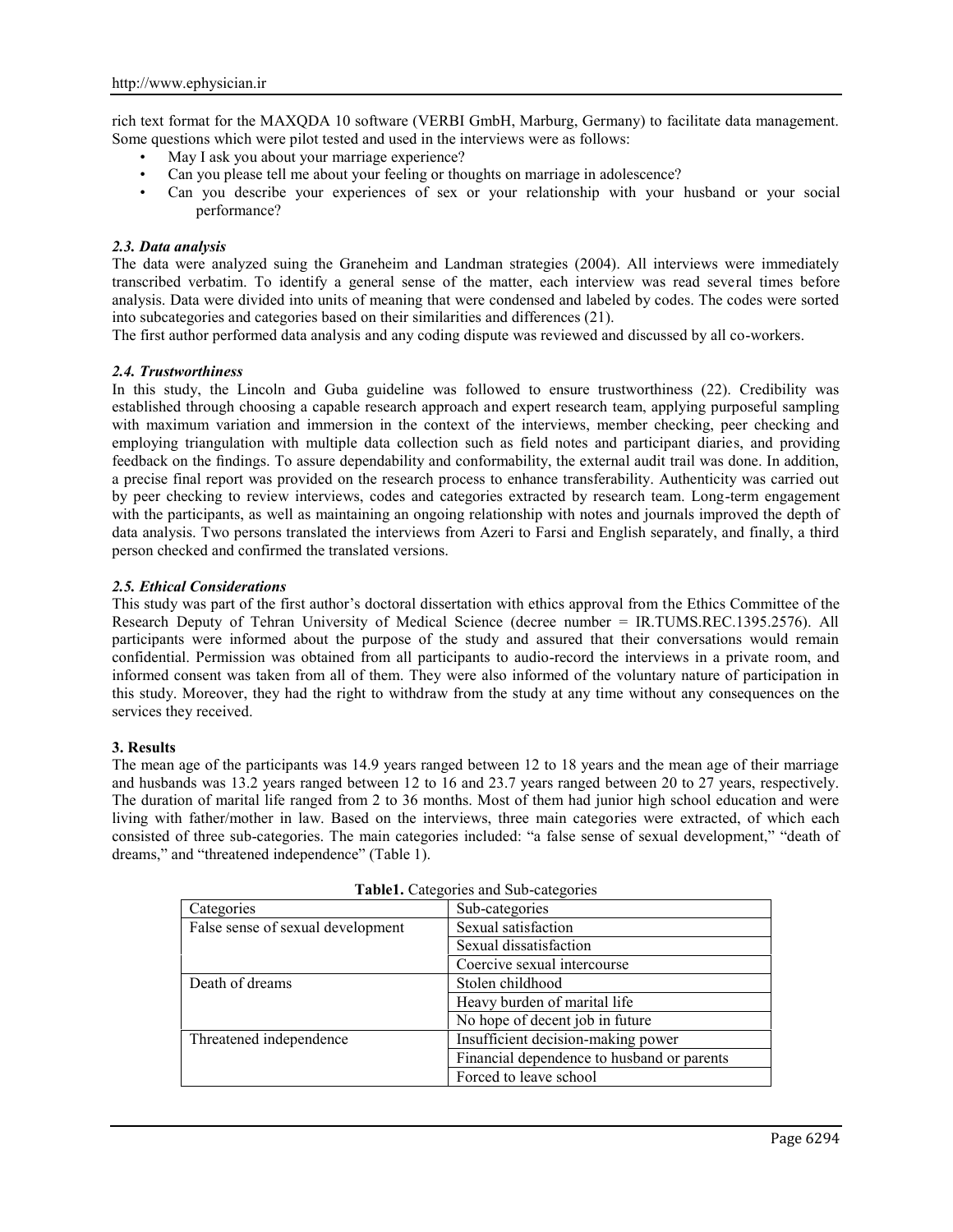# *3.1. False sense of sexual development*

The results showed that after marriage and sexual intercourse, the girls entered the world of womanhood and felt complete and grown-up. However, not all the participants had a good feeling about sexual relationship. Some even complained about the painful or coercive nature of their experience and said they did it only to satisfy their husbands. This theme was composed of three subthemes as follows:

### *3.1.1. Sexual satisfaction*

Some participants expressed satisfaction with their sexual relationship. A 14 years old participant, married for one year, said about her experience of sex , "…After the first sex, I felt like I was a grown-up and should lead a more respectful life..." A 15-year-old pregnant woman also mentioned her satisfaction with sexual intercourse and stated, "…I am quite OK with my sexual relationship. It is good..."

# *3.1.2. Sexual dissatisfaction*

Some of the participants were dissatisfied with their painful and unpleasant sexual experiences and were not eager for sexual intercourse. A 13-year-old woman who married three years ago, gave her opinion saying "…I do not like sex; I would not have married if I knew it was going to be like this..." A 16 year-old participant who had a sixmonth-old baby, said regarding her sexual experience, "…My husband likes sex but I don't; it is all pain for me and nothing interesting. It was very painful during the first month; it is still painful even though I use lubricant and stuff like that..."

### *3.1.3. Coercive sexual intercourse*

Many participants were forced to have sex only to satisfy their husband and protect their family. A 16 year-old rural participant with a one-year-old baby, described her feelings about sex as follows, "…I am not interested at all. If it was not for my husband, I would not try it even once a year...". A 14-year-old woman who was pregnant for 28 weeks, shared her first experience with sex as follows, "…I was really frightened and did not allow my husband to do anything; finally, he became angry and forced me. I was scared and cried; my sexual dissatisfaction continues and nothing has changed ever since..."

### *3.2. Death of dreams*

Another extracted category was "death of dreams". The participants expressed that they were disappointed and found their dreams had faded away. They missed their childhood and found the responsibilities of a marital life hard to bear. They also lost all hopes of having a good job and a good future. The sub-categories included:

#### *3.2.1. Stolen Childhood*

The majority of the participants felt that they had lost their childhood, and envied their peers who were lucky to be with their parents and friends. A 14 years old participant who married at the age of 12, about her feelings towards early marriage stated, "…Early marriage is the nastiest thing; I long for my childhood but there is no way to escape; I am expected to act like a grown-up women…" Another woman, aged 16, expressed in this regard, "…I regret my marriage; I wish I was with my family or at school with my friends..."

# *3.2.2. Heavy burden of marital life*

Without any clear image about marital life, these women were catapulted to adulthood and forced to accept the responsibilities of a spouse. A 17-year-old woman with a one-year-old girl, explained her three years of experience of marital life as follows, "…Marital life is very hard; cleaning the house, cooking, taking care of the baby, it is just unbearable. Sometimes I wish I was not married…"

# *3.2.3. No hope of decent job in future*

Teenage women were deprived of educational and social opportunities and had no hope of a decent job or a good future. A 15-year-old woman who was married for 2 years, said about her future job, "…I do not want to stay home for the rest of my life; I wish I had my own income and job but it is not going to happen…"

# *3.3. Threatened independence*

Following their early marriage, most of the women did not have any power or role in making major decisions. Some of them could not even continue their education as their husband or his family did not allow it. Hence, they had no hope for having an income and a better financial and social status in the future. The sub-categories included: *3.3.1. Insufficient decision-making power*

Because of their age, low education level, and poor status in the family, these women had a little role in decision making. A 13 years old participant who was married for 1 year stated "…I am in control of nothing at home. I need my mother-in-law's permission even to visit my own mother..." In response to the question whether she wanted a baby or not, another 13-year-old participant said, "... I don't know, you should ask my husband and his family..."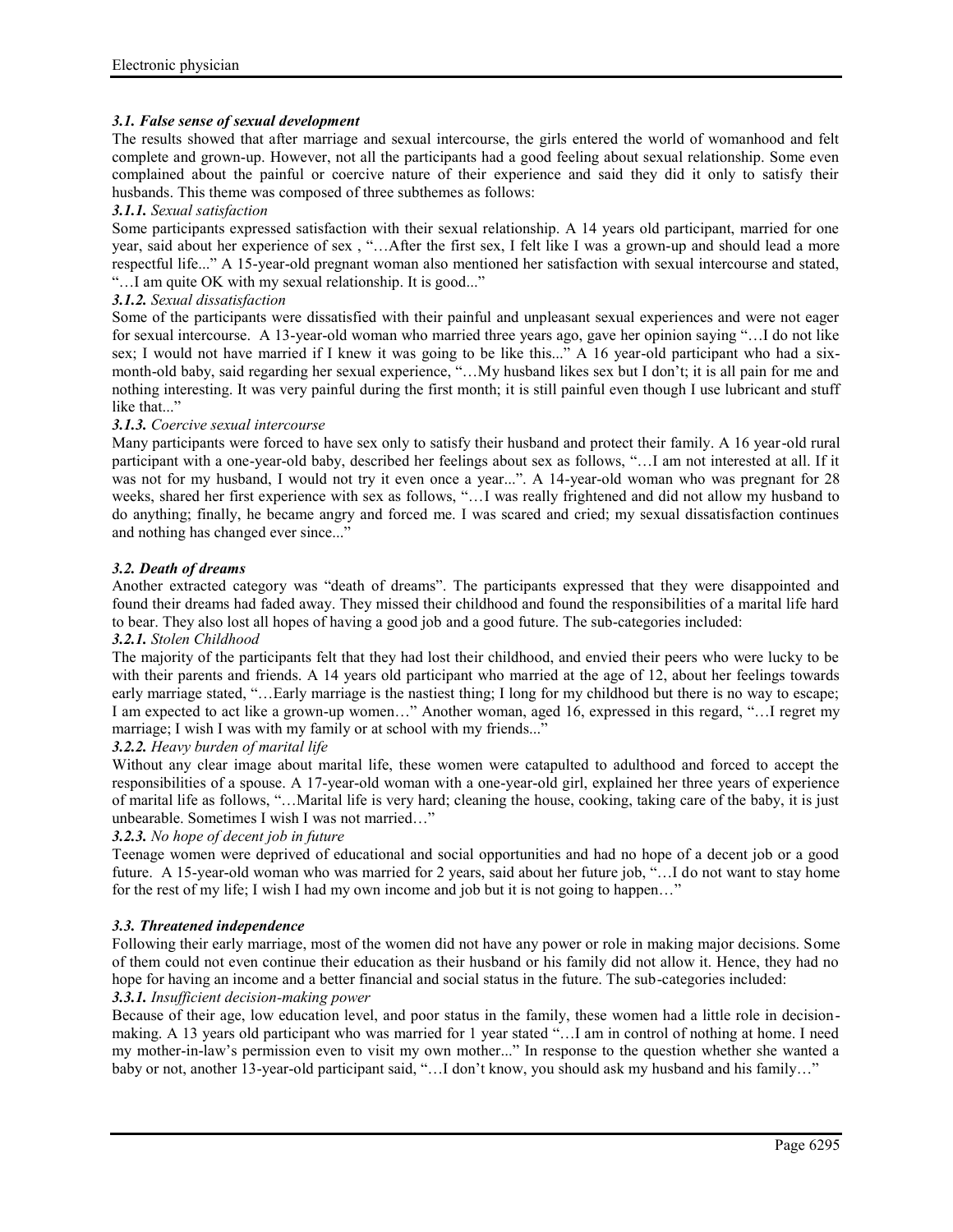### *3.3.2. Financial dependence to husband or parents*

All of the participants had no income and were totally depended on their husbands or parents. A 16-year-old woman with a five-month-old baby, about her financial status explained, "...My husband does not support all our financial needs and I have no idea how much he earns. My parents support me financially..." A 13–year-old participant, in this regard said, "…My mother buys stuff for me. My husband refuses to give me money and tells me to ask my mother if I need anything…"

### *3.3.3. Forced to leave school*

Most of the participants were interested in continuing their education; however, they were forced to leave school after their marriage. A 15-year-old woman who was married for 3 years, said about her interest in education, "…My mother-in-law made me leave school after marriage. To be honest, my husband was not interested either. Anyhow, my mother-in-law argued that it was not easy for them to take me to school and bring me back every day. She said that I could have studied while I was in my father's home if I wanted to."

### **4. Discussion**

This study highlights the perception of teenage women about marriage in the Iranian context for the first time. The results reveal that while the teenage women had a false sense of sexual development, early marriage resulted in death of dreams and threatened independence. The results show that after marriage and sexual intercourse, although most participants felt they were complete and deserved more respect, early marriage has led to unpleasant or coercive sexual experiences for some of them. Similarly, Allen et al. (1) found that teenage women endured the health risks and social costs of early and forced marriage and coercive or non-consensual sex. A study in Nigeria showed that early marriage was considered a value, since marriage in local communities improves the social status and dignity of the women (23). The results of a survey in 14 countries with different religions showed that 13-47% of the girls under 15 years of age who experienced sexual intercourse before and after marriage were forced to have sex, and a similar study in India reported that a large group of young women (14-46%) experienced coercive sexual intercourse after marriage (24). Therefore, simply getting to puberty cannot be a measure of readiness for marriage and sexual intercourse. Marriage should be delayed until full intellectual and social maturity. The present study also showed that early marriage was a mirage for these girls' dreams. The same conceptions of happiness, respect, and love that were hoped for from the marriage were exactly what the marriage destroyed. Almost all the participants regretted their marriage and longed for their childhood when they lived with their parents. These women mostly complained about the heavy burden of life, vague future, and no hope for finding a good job in the future. Similarly, Zahangir et al. (25) argued that early marriage is a sudden stop to one's childhood, and imposes strict limitations to the choices about the future. The opportunities to play, dream, and acquire knowledge or skills are replaced by responsibilities as a mother, a spouse, and a daughter-in-law. Sing et al. (26) stated that being married is a key obstacle to finding a better job, and Kalb et al. (27) reported that teenage mothers usually have a narrow chance of finding a job, and have poorer health and a lower income compared with women who do not have children. In addition, Barto et al. (28) maintained that challenges such as problems in studying, occupation and financial restrictions reduce the chances in life for teenage women. Since the teenage women do not have essential substructures to reach their goals and suffer from inadequate life skills, marriage should be delayed as long as possible. Another category was "threatened independence". Our participants declared that because of their young age, they had a negligible role in decision-making, were forced to leave school, and were totally dependent on their husband or parents, financially. Similarly, Sharma et al. (9) argued that parents decide when the time is right for their girl to marry and after marriage, due to poor knowledge, low negotiating skills, and social prototype of the ideal women; the bride has no control over her life, desire, or sexual behaviors. Teenage women are legally under the custody of their husbands, which is a great limitation to their freedom and independence (25). Low literacy, unemployment, and financial dependence on the husband or husband's family keep most teenage women from decision making (29). Teenage women have a limited access to financial resources and less power, as compared with adult women, to participate in decisions about their lives (25). Accordingly, Mortimer et al. reported that having no job hinders the development of adulthood characteristics, self-esteem, and independence (30). Therefore, special attention should be paid to the education and empowerment of these women.

Although having high school education is recognized as a right in the Charter of Women's Rights and Responsibilities in Iran, our results showed that teenage marriage was practically an end to education. Almost all women participating in our study were forced to leave school just before or after marriage, while they were very interested in continuing their education. In this regard, Safavi et al. (31) reported that the majority of teenage women only had elementary education. Similarly, Zahangir et al. confirmed their findings, and concluded that early marriage was an obstacle in the path of public education (25). Given that the goal of the present study was to explore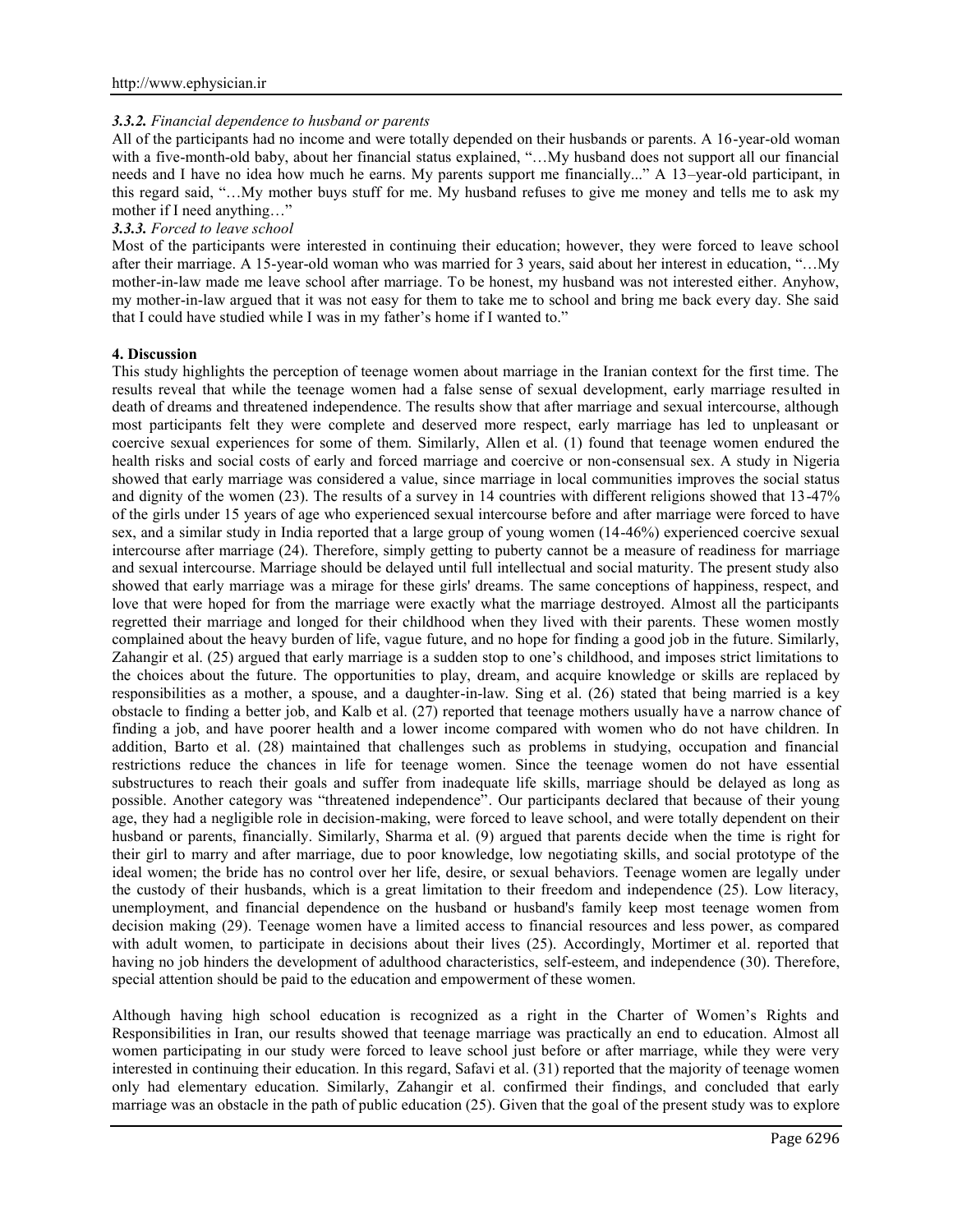the perceptions of Iranian teenage women about marriage based on their real experiences, the study findings can be used in designing support, education, empowerment, and counseling programs. Regarding study limitation, a potential limitation was that a number of participants felt embarrassment when talking about sensitive and private issues of their lives, but it was not very hard to win their trust. This study population is very vulnerable and more qualitative research is required to understand these women's health needs.

### **5. Conclusions**

Our finding revealed that teenage women could not comprehend opportunities in life. After marriage, they thought they had reached sexual maturity, while early marriage destroyed their dreams and limited their capabilities and decision-making power. The identified categories in this study promote the knowledge and understanding of healthcare professionals and nurses about the complications of child marriage and helps them to provide better support and special care for teenage women in order to prevent the negative consequences of this phenomenon, including a false sense of sexual development, death of dreams, and threatened independence. Policy-makers should adopt a multipronged and culturally sensitive approach to empower these vulnerable women and supply resources to provide them with education, financial support, special health care, and counseling.

#### **Acknowledgments:**

This study was part of the first author's doctoral dissertation. The authors would like to extend their gratitude to Tehran University of Medical Sciences for their financial support. Also, the authors are highly grateful to the participating women for their kind and full cooperation.

### **Conflict of Interest:**

There is no conflict of interest to be declared.

### **Authors' contributions:**

All authors contributed to this project and article equally. All authors read and approved the final manuscript.

### **References:**

- 1) Allen AA, Adekola PO. Health Implication of child marriage in north-east nigeria. Annals of the University of Oradea, Geography Series. 2017; 1: 54-61.
- 2) Kamal SMM, Hassan CH, Alam GM, Ying Y. Child marriage in bangladesh: Trends and determinants. J Biosoc Sci. 2015; 47(01): 120-39. doi: 10.1017/S0021932013000746. PMID: 24480489.
- 3) UNFPA. Marrying Too Young: End Child Marriage. 2012. ISBN: 1618000144.
- 4) Lotfi R. Early marriage consequences among women. Women & health. 2011; 2: 67-79.
- 5) Karrobi M. 1041 Iran civil code Tehran-Iran. Islamic Parliament Research Center Of The Islamic Republic Of IRAN. 2003. Available from: http://rc.majlis.ir/fa/law/show/99682.
- 6) National Organization for Civil Registration. Statistics of vital events Islamic Republic of Iran: Ministry of Interior. 2015. Available from: https://www.sabteahval.ir/Upload/Modules/Contents/asset99/e-g-94.pdf.
- 7) Pandey S. Persistent nature of child marriage among women even when it is illegal: The case of Nepal. Child Youth Serv Rev. 2017; 73: 242-7. doi: 10.1016 /j.childyouth.2016.12.021.
- 8) Department of Economic and Social Affairs. Sustainable Development Topics. 2015. Available from: https://sustainabledevelopment.un.org/topics.
- 9) Sharma R. Decision Making and Role Playing: Young Married Women's Sexual and Reproductive Health in Ahmedabad, India. School of International Development and Global Studies, Ottawa: ProQuest Dissertations Publishing; 2012.
- 10) Ahmed S, Khan A, Khan S, Noushad S. Eearly marriage; a root of current physiological and psychosocial health berdens. International Journal of Endorsing Health Science Research. 2014; 2(1): 50-3.
- 11) Nasrullah M, Zakar R, Zakar MZ. Child marriage and its associations with controlling behaviors and spousal violence against adolescent and young women in Pakistan. J of Adolesc Health. 2014; 55(6): 804- 9. doi: 10.1016/j.jadohealth.2014.06.013. PMID: 25123525
- 12) Kyari GV, Ayodele J. The Socio-Economic Effect of Early Marriage in North Western Nigeria. Mediterr J Soc Sci. 2014; 5(14): 582. doi: 10.5901/mjss.2014.v5n14p582.
- 13) Ganchimeg T, Ota E, Morisaki N, Laopaiboon M, Lumbiganon P, Zhang J, et al. Pregnancy and childbirth outcomes among adolescent mothers: a World Health Organization multicountry study. BJOG. 2014; 121(s1): 40-8. doi: 10.1111/1471-0528.12630. PMID: 24641534